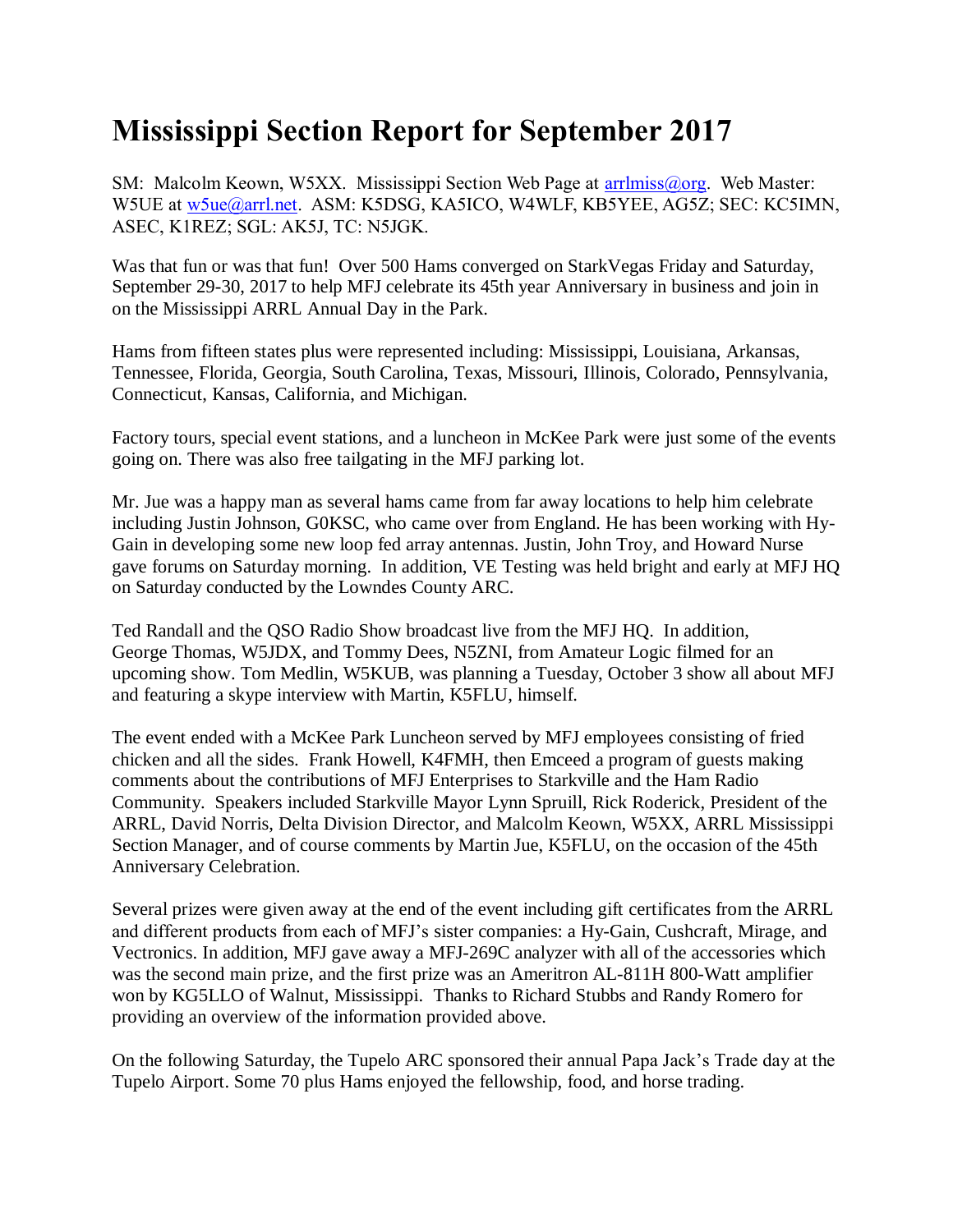Don't forget we still have three big events before we close out 2017. The Jackson County ARC will hold their annual Hamfest on November 17-18 at the St. Martin Community Center in Ocean Springs. POC: [K5MOZchrisswift@chrisswift.com.](mailto:K5MOZchrisswift@chrisswift.com) Followed by the Pearl River County ARC Annual Hamfest on December 9 at the Pearl River EOC. POC: [k5rda@att.net.](mailto:k5rda@att.net) And lastly our annual 'New Year's Eve Party on the Air' scheduled for December 31 at 11PM on 3862.

And just when we thought Mississippi was about to skate through the 2017 Hurricane Season unscathed, Nate came charging out of the Gulf making landfall in Harrison County. Damage seems to be confined to the lower three counties. In preparation for Nate's Landfall SEC KC5IMN activated ARES. Net managers KA5ICO (Magnolia Net) and W5JGW (MSPN) lined up Net Controls for the Mississippi ARES Emergency Net which operated from 1600 local on Saturday to 0700 local on Sunday. Thanks to the following for taking a NCS Slot: KA5ICO, W5JGW, W5XX, WA4VGZ, K5GLS, N4CBS, N5LKE, AA1NA, KG5FRX, K5DSG, K1JHS, and K5UZ. In addition, W5DIX reports that MS ARES NBEMS activated at 1900 Local on Saturday.

AB6Z reports that the digital backbone in the Southern portion of the state has approximately 13 nodes and 7 RMS gateways on-line. Tom is not including the VHF/HF P2P systems that are activated during an event. He notes that we have come a long way as we only had one gateway when he started this organizational endeavor. Tom hopes to continue to expand the system this next year along with training in procedures and messaging requirements. The systems of both Mississippi and Louisiana were activated and utilized both in the recent Mississippi SET and in recent storm activity in Louisiana with messages delivered directly to county ARES personnel operation in their EOC's.

DeSoto County EC KF5WVJ passes along that four ARES Members participated with the Delta Club to man checkpoints for the MS150 FedEX Rockin' Ride to Oxford on September 23 and 24, which is a bike ride from Byhalia to Oxford to benefit Multiple Sclerosis. Those supporting this effort were W5TOD, KF5MMR, KC5RDP, and K5DKR.

EC KE5BSB advises that the NEMRA conducted their first ever Technician Training Class this month. The instructors were W1LAW, N5VGK, and KE5BSB. All students passed their test. There was one walk-in that took the Technician test and passed also. Two of the students went on and took the General Test and passed. So, the total was seven Technicians and two Generals. NEMRA will be sponsoring a Skywarn Spotter Class shortly.

Congratulations to AF5NG, who completed the NIMS ICS All-Hazards Communications Unit Leader Course and the MEMA EOC Management and Operations Course.

Welcome to the following new Hams in Mississippi in September: KG5UXG, Vonhatin – Moselle; KG5UXI, Michael – Lucedale; KG5UXJ, Janice – Lucedale; KG5UYK. Anthony – Booneville; KG5UZE, Christopher – Ocean Springs; KG5VBF, Douglas – Florence; KG5VBP, Herbert – Brandon; KG5VCJ, Harold – Lucedale; KG5VDD, Shane – Meridian; KG5VEI, Anthony – Ocean Springs; KG5VEJ, Len – Mooreville; KG5VEK, Brian – Blue Springs; KG5VEL, James – Myrtle; KG5VEM, John – Amory; KG5VEN, Tracie – Potts Camp; KG5VEO, Nicholas – Tupelo; and KF5VEP, Susan – Blue Springs.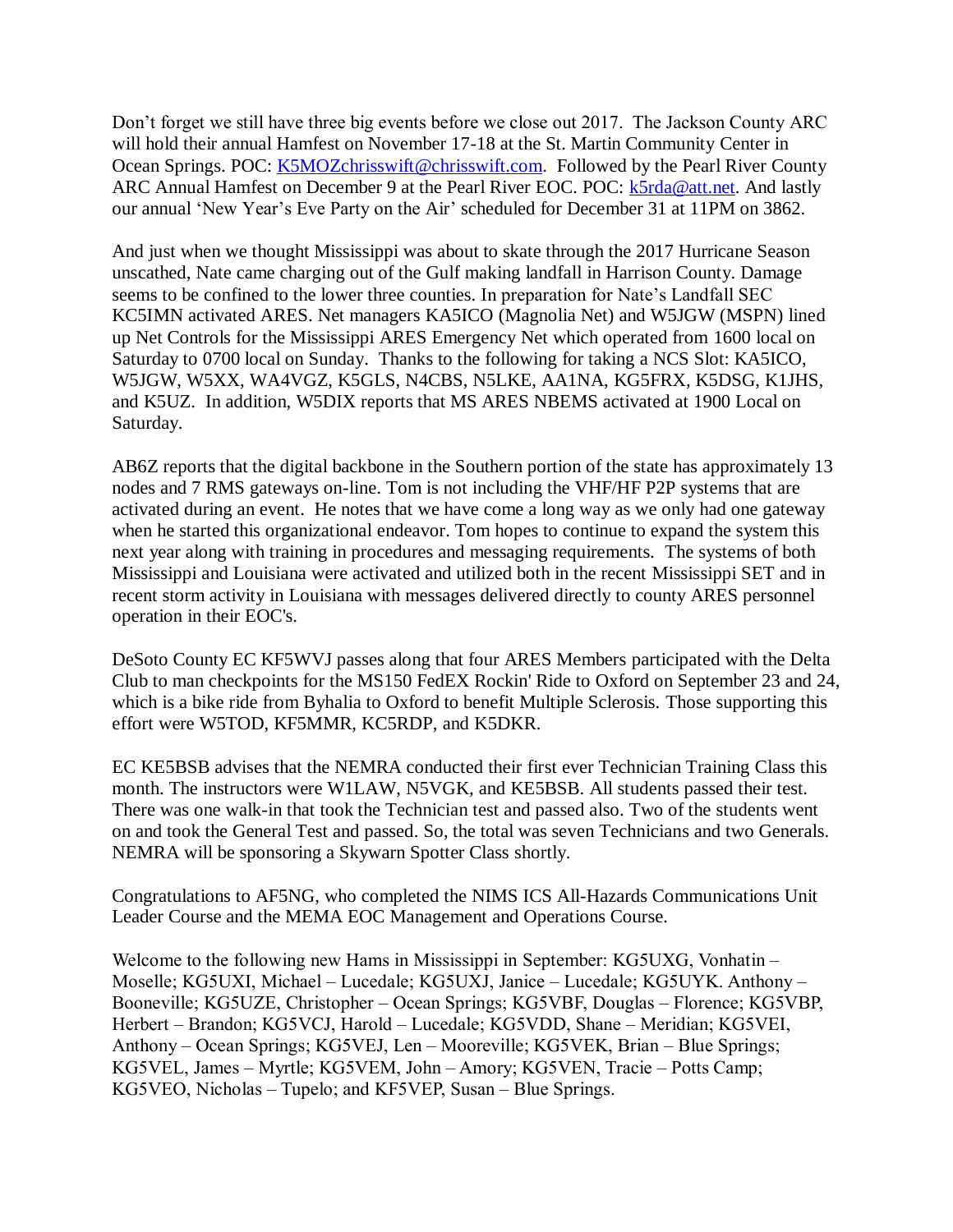Welcome to the following new ARRL Members in September: AD5HN, James – Starkville; K5JBG, James – Olive Branch; KA7KWJ, Brady – Brandon; KG5LIN, Kimberly – Hernando; AG5MX, John – Purvis; KF5NSL, Stanley – Saucier; K7OAL, Stephen – Perkinston; KG5OVS, Stephen – Carthage; AD5TJ, Jason – Ellisville; K5VOK, Edward – Clinton; and W4WWP, Bruce – Perkinston.

As of September 30, ARRL Membership in Mississippi was 1,037 down 4 from the last report on August 31.

Congratulations to the following on their upgrades in September: WD5FNW, Edward -Saltillo; KG5MUE, Wayne – Gulfport; N5NCK, Joel – Diamondhead; and KG5UBE, Billy – Waynesboro.

Welcome to N5DU as State RACES Officer and KD5FOX as EC for Lowndes County.

SEC//DEC Reports for August) 2017: KC5IMN (SEC), AD5PO (NE MS), and N5ZNT (SW MS).

EC Reports for August 2017: KG5AVT (AEC)(Rankin), KE5BSB (Itawamba), WB5CON (Alcorn), AE5FK (Walthall), KA5ICO (Chickasaw), KG5IIS (Madison), KC5IIW (Scott), KF5IMA (Lafayette), N5KDA (Adams), AD7KJ (Franklin), NS5M (Washington), KF5MWE (Clarke), WX5N (Prentiss), AF5NG (Marion), AD5PO (Tishomingo), AA5SG (AEC)(Jones), AE5SK (Copiah/Hinds), WA5TEF (Lee), K5VBB (Lamar), KF5WVJ (DeSoto), and N5ZNT (Lincoln/Wilkinson).

Club Newsletter/Reports (Editor): Meridian ARC Spark Gap (W5MAV).

Regret to report the passing of KB5RHD of Corinth, who was a retired Industrial engineer and known on the air as the Red Headed Duck.

HF Net Reports - sessions/QNI/QTC (Net Manager)

Hattiesburg ARC 10M Net 4/28/0 (K5TLL)

Magnolia Section Net 30/1123/5 (KA5ICO)

MS Baptist Hams Net 4/18/0 (WF5F)

MSPN 30/2431/10 (W5JGW)

VHF Net Reports - sessions/QNI/QTC (Net Manager)

Alcorn County ARES 3/49/0 (WB5CON)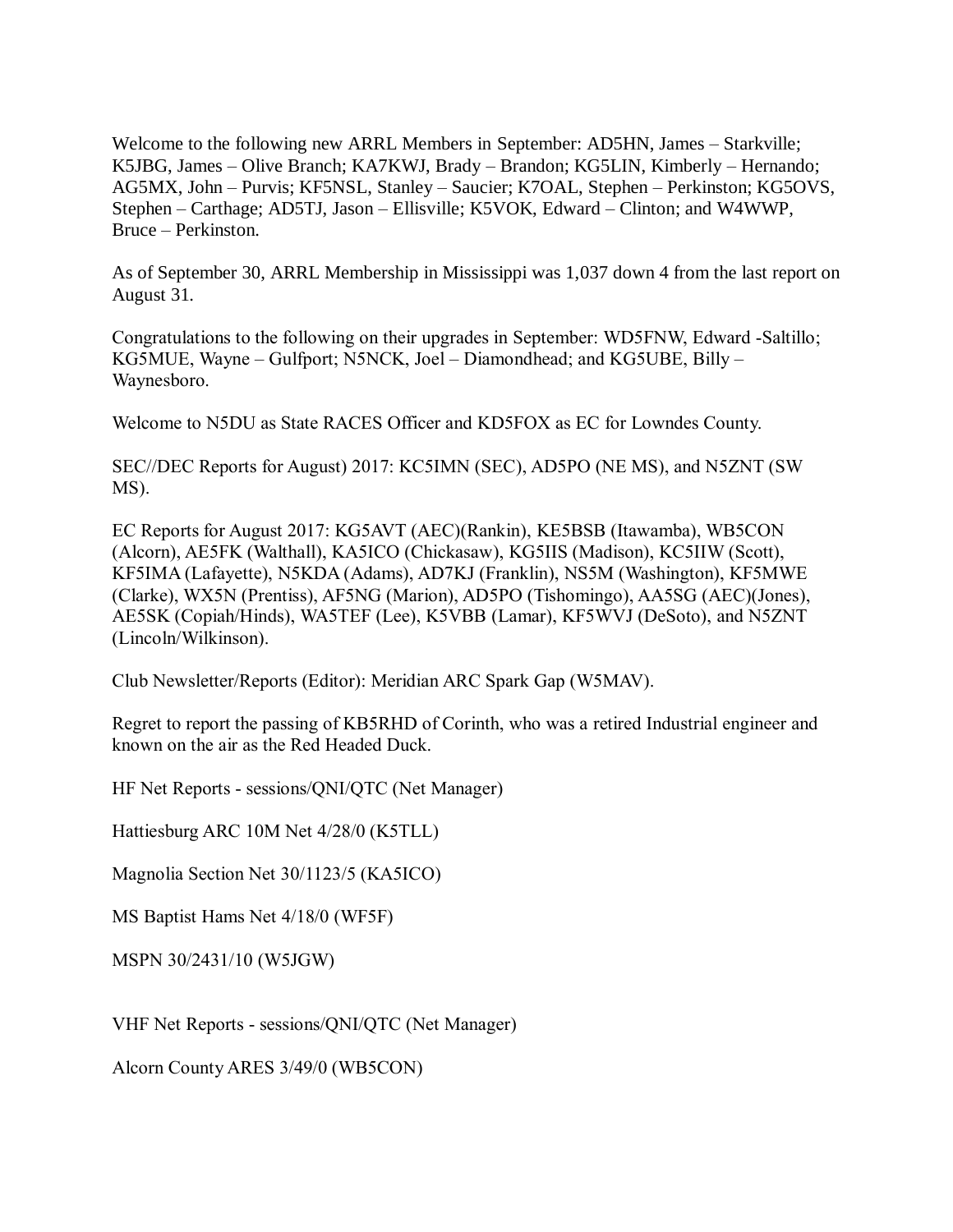Bluff City ARES 4/71/0 (N5KDA)

Booneville and Prentiss County Weekly Net 3/48/0 (WX5N)

Capital Area Emergency Net 4/40/0 (K5XU)

DeSoto County Emergency Training and Information Net 4/103/0 (KF5WVJ)

Hattiesburg ARC Emergency 2M Net 4/67/0 (K5TLL)

Hattiesburg ARC 2M Simplex Net 1/10/0 (K5TLL)

Itawamba County ARES Net 5/70/0 (KE5BSB)

Jones County ARES Net 5/49/0 (AA5SG) One Skywarn Activation

Lowndes County ARC Net 4/48/0 (KF5AZ)

Madison County ARES 4/57/0 (KG5IIS)

Marion County ARES Net 4/37/0 (AF5NG)

MDXA Net 4/29/0 (N5GD)

Meridian Area Emergency Net 3/19/0 (KF5ETN)

Metro Jackson ARES Net 3/26/0 (AE5SK)

Mississippi Coast ARA 5/88/0 (N5AHM)(August Report)

MSU ARC 4/70/0 (N5OMK)

Northeast Mississippi Skywarn Net 5/51/0 (WA5TEF) One Skywarn Activation

Rankin County ARES Net 3/49/0 (KG5AVT)

Scott County ARES Training Net 4/32/0 (KC5IIW)

Scott County ARES Simplex Net 2/4/0 (KC5IIW)

SE MS Training Net 4/28/0 (K5VBB)

Southwest MS ARES Team 4/13/0 (N5ZNT)

Sundancer Solar ARES Net 4/23/0 (KA5ICO)